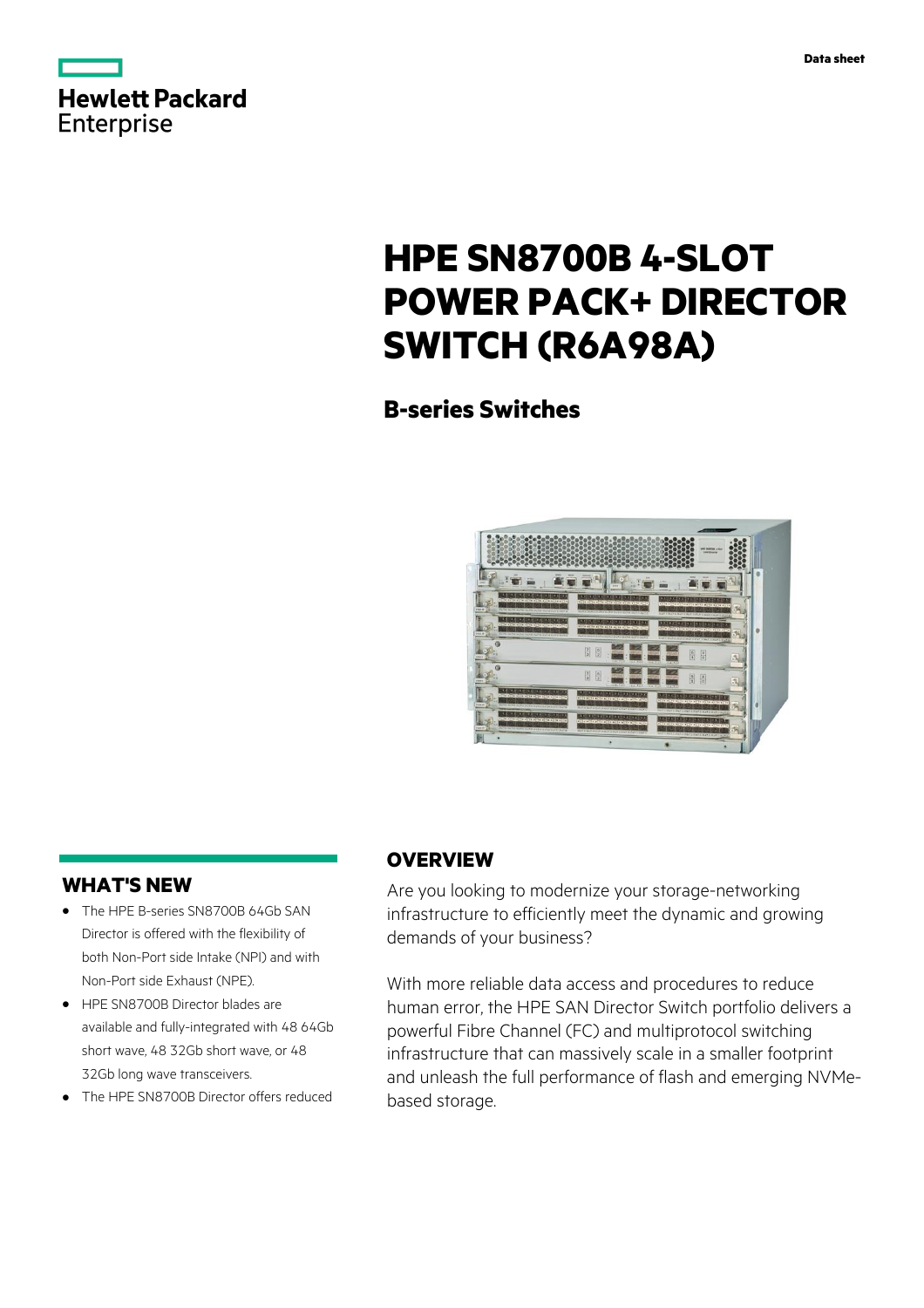latency compared to the previous generation.

- **·** Up to 384 64Gbps line rate ports or up to 512 32Gbps line rate ports for device connectivity. Along with 32 ICL connections for an additional 128 ports for chassis-to-chassis interconnect.
- **·** Core blade upgrades for the HPE SN8600B Director Switch allow customers to upgrade and unlock the features and 64Gb port bandwidth of the HPE SN8700B Director Switch without replacing their chassis.

It provides a mission-critical, scalable, and high-performance foundation for enterprise data centers with private and hybridcloud deployments and highly virtualized environments. The HPE SAN Director Switch portfolio contains the HPE B-series SN8700B 64Gb FC Switch and HPE B-series SN8600B 32Gb FC Switch. The HPE SAN Director is offered in 8-slot and 4 slot chassis providing up to 384 64Gb/s ports or up to 512 32Gb/s with up to 32 QSFP based ICLs equivalent to 128 FC ports.

# **FEATURES**

#### **Improved Performance**

HPE SAN Director Switch features up to 64Gbps FC performance and up to 31Tbps chassis bandwidth to address I/O and bandwidth-intensive applications for private cloud storage and highly virtualized environments.

Supports flash-based storage workloads with up to 1 billion IOPS utilizing 48 port 64Gb FC blade, 64-port 32Gb QSFP blade, 48-port 32Gb FC blade, and 32Gb SAN extension blade.

Increase scalability with up to 2X throughput for high-density virtual machine (VM) deployments and larger fabrics, allowing organizations to support more storage devices using the same number of FC links. [1]

HPE SAN Director family provides higher chassis, slot-to-slot, and port performance, enabling faster deployment of applications.

HPE B-series SAN Director Switches offer local switching capabilities to verify that data traffic within the same port group does not consume slot bandwidth, increasing the number of line-rate ports.

#### **Simplified Management**

HPE SAN Director simplifies monitoring, management, and diagnostics to avoid problems before they impact operations and it dramatically reduces total cost of ownership (TCO).

HPE SN8700B and SN8600B SAN Directors integrated with HPE Network Orchestrator (NetO) offer greater visibility into your SAN fabric.

The HPE I/O Insight software with 64Gb and 32Gb FC technology enhances visibility into the health of your SAN.

Enables pro-active monitoring of I/O performance and behavior through integrated network sensors, allowing real-time monitoring of NVMe workloads, providing deep insight into problems, and improving service-level agreements (SLAs).

With new automation, organizations can quickly and reliably perform resource intensive tasks, such as provisioning, and enable uninterrupted SAN monitoring, so that tasks can be completed in less time. With automation, organizations can automate repetitive daily tasks and deliver consistent results.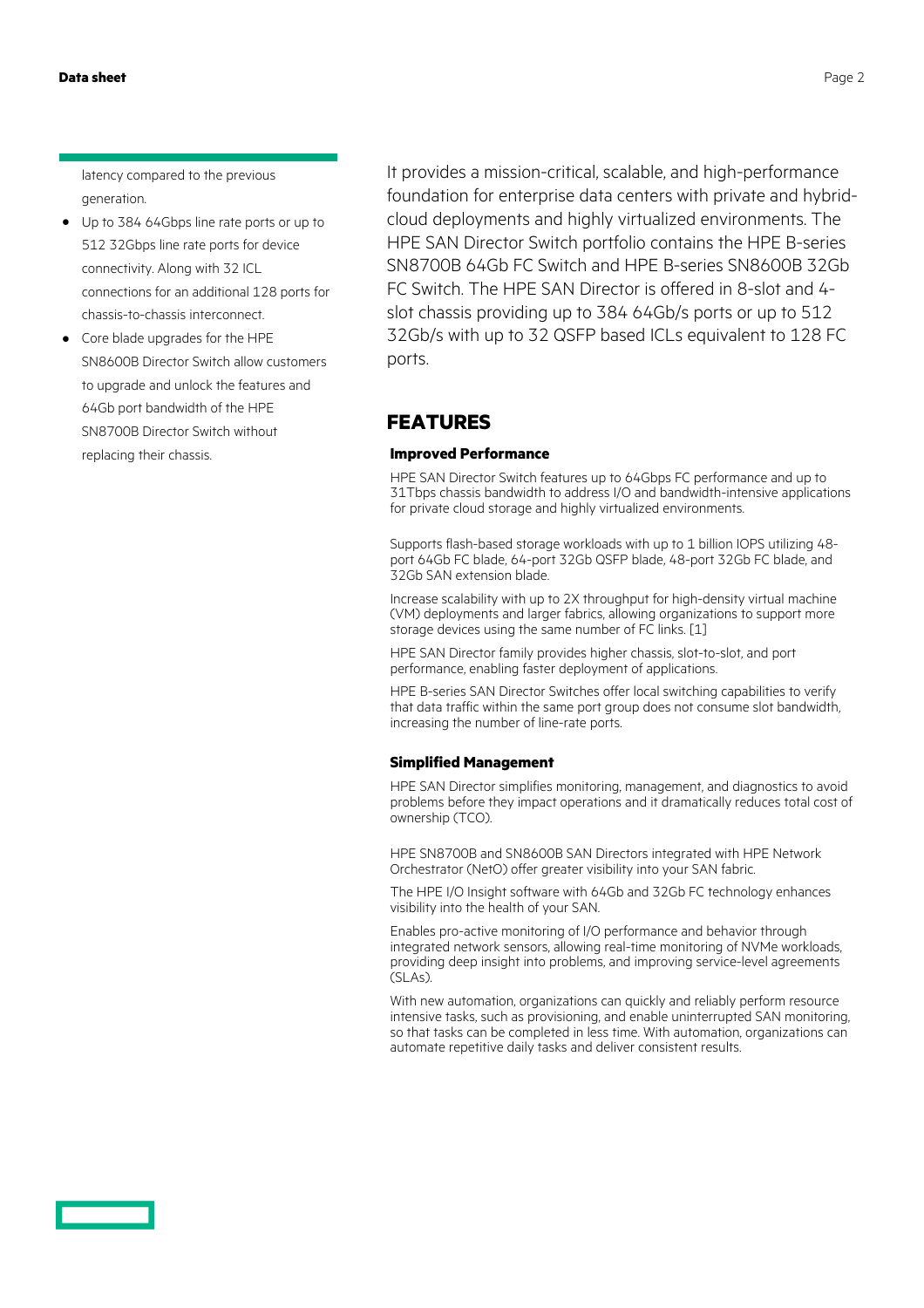#### **Improves Business Continuity and Disaster Recovery Solutions**

The HPE SAN Director delivers high bandwidth, port density, and throughput required for application performance over WAN connections addressing demanding disaster recovery (DR) requirements through 64Gb, 32Gb FC, and 1GbE/10GbE/40GbE ports.

Reduces bandwidth costs with in-flight data compression at wire speed and increases security with in-flight data encryption.

Provides native 10Gbps FC support on the 32Gb and 64Gb blade.

#### **Lower TCO**

HPE HPE SN8600B 8-slot Power Pack+ Director Switch, HPE SN8600B 4-slot Power Pack+ Director Switch, HPE SN8700B 8-slot Power Pack+ Director Switch, and HPE SN8700B 4-slot Power Pack+ Director Switch seamlessly integrate with NVMe throughout the fabric.

Enables high-density, core-edge, and active-active mesh chassis topologies reducing inter-switch cabling by up to 75%. [2]

To meet ever-increasing demands for faster, more reliable data access, it is essential for organizations to deploy a modernized infrastructure that reduces latency, increases bandwidth, and helps ensure near-continuous availability. Unprecedented performance is not enough on its own.

# **Technical specifications HPE SN8700B 4-slot Power Pack+ Director Switch**

| <b>Product Number</b>             | <b>R6A98A</b>                                                                                                                                                                                                                                                                                                                                                                                  |
|-----------------------------------|------------------------------------------------------------------------------------------------------------------------------------------------------------------------------------------------------------------------------------------------------------------------------------------------------------------------------------------------------------------------------------------------|
| Port speed                        | 64Gbps Fibre Channel                                                                                                                                                                                                                                                                                                                                                                           |
| <b>Aggregate switch bandwidth</b> | Up to 31 Tbps depending on model and blades selected                                                                                                                                                                                                                                                                                                                                           |
| <b>Encryption capability</b>      | In-flight encryption, data at rest encryption, depending on model                                                                                                                                                                                                                                                                                                                              |
| <b>Availability features</b>      | High availability with redundant hot swappable components, redundant power and cooling subsystems,<br>automatic control processor failover non-disruptive "hot" software code loads, and activation concurrent<br>hardware upgrades.                                                                                                                                                           |
| <b>Form factor</b>                | 9U                                                                                                                                                                                                                                                                                                                                                                                             |
| <b>Management features</b>        | B-series SAN Network Advisor<br>Integration with Storage Essentials, HPE OneView 1.2, HPE Intelligent Infrastructure Analyzer Software,<br>PowerPack+ Software, Fabric Vision Software, ClearLink diagnostics.                                                                                                                                                                                 |
| <b>Upgradability</b>              | The HPE SN8700B SAN Director is upgradable with 64Gb and 32Gb capable FC port blades and the<br>HPE SN8600B SAN Director is upgradable with 32Gb FC port blades. The HPE SN8600B SAN Extension<br>Blade is supported on both the HPE SN8700B and HPE SN8600B SAN Directors providing FC extension<br>(16×32Gb/s FC ports) and IP extension over IP networks (16×1GbE/10GbE and 2×40GbE ports). |
| <b>Software (required)</b>        | HPF Power Pack+ software comes with the HPF SN8700B and SN8600B SAN Director                                                                                                                                                                                                                                                                                                                   |
| <b>Software (optional)</b>        | FICON CUP, MP Blade Performance Extension, Enterprise ICL License, and Fabric Vision Software                                                                                                                                                                                                                                                                                                  |